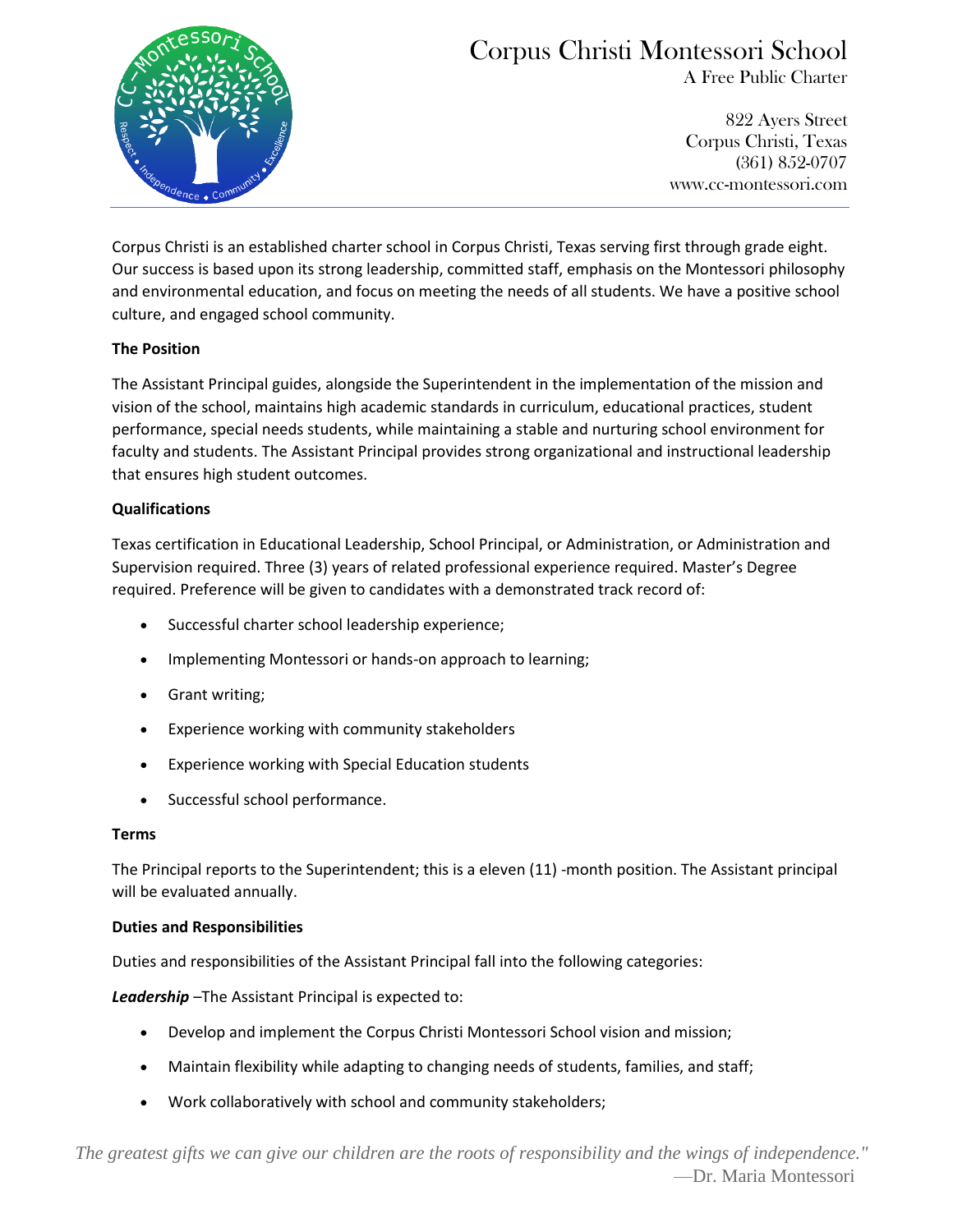- Implement, evaluate progress and report the school's goals and report to the Superintendent;
- Maintain a positive school climate and a safe and healthy environment; and
- Encourage and motivate teachers and students to perform to the best of their ability.

*Curriculum and Instruction* –The Assistant Principal is expected to:

- Plan, implement, and evaluate the school's instructional program based on student needs and within state guidelines;
- Serve as instructional leader, coach, and teacher mentor for instructional improvement;
- Be resourceful in order to ensure the instructional and programmatic needs of students and staff are being met;
- Compile and prepare all student achievement outcomes;
- Supervise and coordinate school-wide programs
- Review teacher lesson plans and instruction to ensure correlation with the Montessori and State Standards;
- Coordinate and supervise the testing and assessment program;
- Collaborate to develop contingency education plans (distance/blended learning) and studentteacher-family communications; and
- Ensure that all academic components of the school's charter are being met.

*Student Outcomes* –To ensure students achieve to their greatest potential, the Assistant Principal must:

- Solicit input from all stakeholder groups and facilitate the development of a School Improvement Plan (SIP) that addresses all aspects of school and student performance;
- Support data-based decision making and implementation of an organized, coherent, and effective Multi-Tiered System of Supports (MTSS); and
- Ensure accountability measures are presented to the Superintendent

*Faculty and Staff* –To effectively lead the faculty and staff, the Assistant Principal must:

- Coordinate to determine staffing needs;
- Collaborate to supervise all staff;
- Coordinate, supervise, and conduct the evaluations of staff;
- Collaborate and cultivate relationships with potential community partners.

*School Environment and Facilities Management* –To effectively manage the facilities and the school environment, the Assistant Principal must:

- Supervise all students ;
- Implement and enforce attendance and tardy policies and procedures for all students;
- Enforce the discipline plan and assist teachers with all concerns and issues related to student behavior;